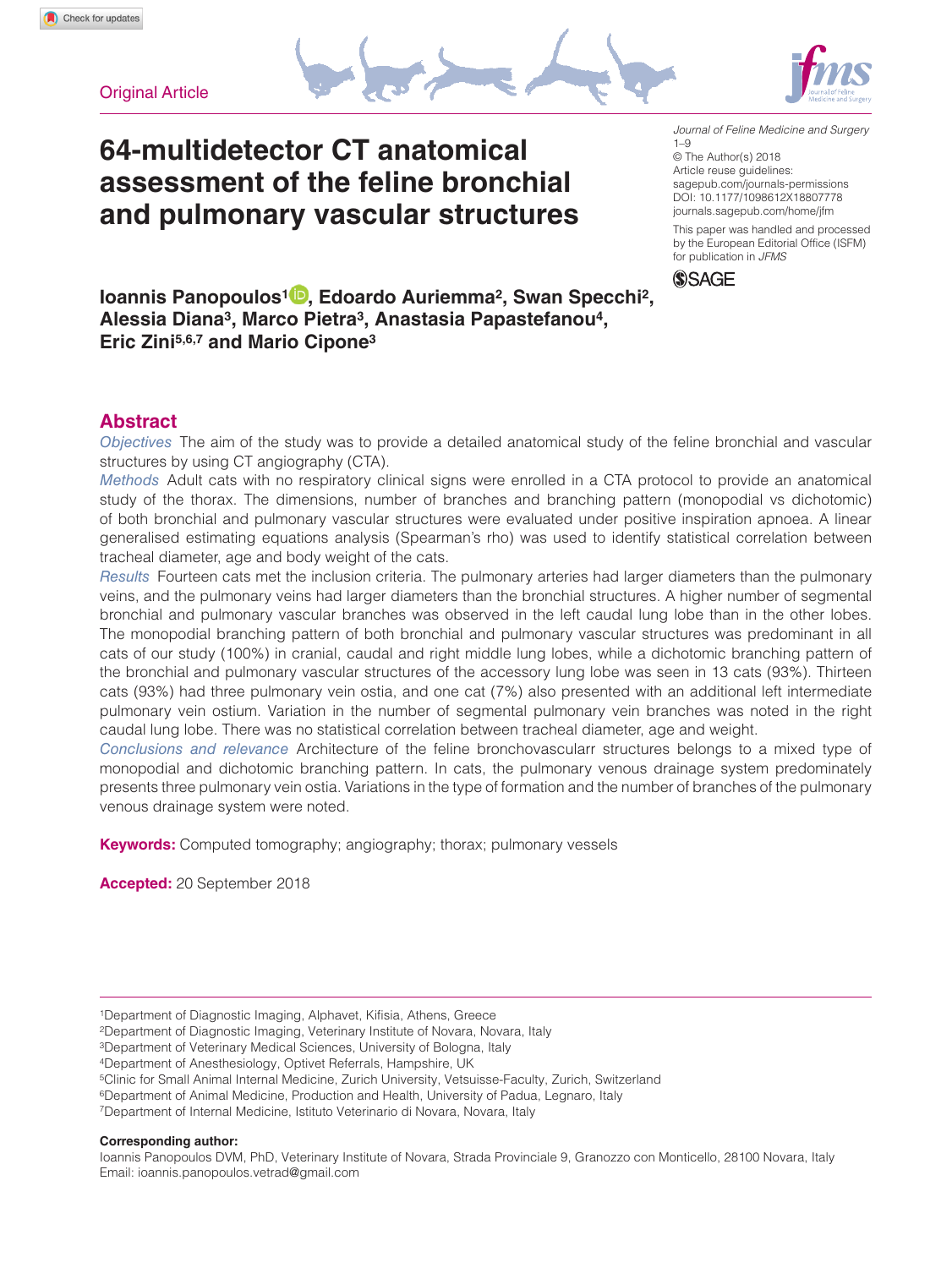### **Introduction**

Multi-detector CT (MDCT) has become a routine examination tool, and the utility and accuracy of it as an advanced imaging diagnostic tool for the screening of feline thoracic pathologies has been demonstrated.<sup>1-10</sup> A CT comparison of the normal cross-sectional anatomy of the feline thorax has previously been described.<sup>11</sup> More recently, several reports described threshold values for pulmonary artery and bronchial lumen diameters in cats with and without cardiopulmonary pathologies in order to define imaging criteria useful to diagnose feline bronchiectasis.12–14 Bronchial wall thickness was also evaluated in healthy and asthmatic cats to correlate this parameter with feline asthma.15 Nevertheless, to the best of our knowledge, there is a lack of information in the literature regarding detailed imaging and gross anatomy of the feline bronchial tree, pulmonary arteries, pulmonary veins and pulmonary venous ostia.

The aim of this study was to provide an anatomical description of the bronchial tree, pulmonary arteries and pulmonary veins by using 64-MDCT angiography.

#### **Materials and methods**

This was a prospective descriptive anatomical study. Informed owner consent was obtained, and the ethical committee of the University of Bologna approved the protocol of the study. Twenty cats with normal clinical examination, normal complete blood test and urine analysis, negative faecal examination, normal thoracic CT and no history of respiratory disease were included. Exclusion criteria included CT findings compatible with thoracic and pulmonary disease. The study was performed with a 64-MDCT scanner (Toshiba Aquilion 64). After pre-anaesthetic assessment, each cat received 25 μg/kg of dexmedetomidine and 0.1 mg/kg of butorphanol IM. The cats were induced to general anaesthesia with 1–2 mg/kg of propofol IV to effect and intubated via an endotracheal tube. General anaesthesia was maintained with isoflurane in 100% oxygen through a Bain breathing system, with an oxygen flow rate of 2 l/min. Normocapnia was maintained with intermittent positive pressure ventilation whenever necessary.

Cats were positioned in sternal recumbency with the limbs extended forwards. Pre- and post-contrast series of the thorax were performed during inspiratory apnoea (peak inspiration pressure maintained at  $15 \text{ cm H}_2\text{O}$ ) by using 0.5 mm slice thickness, 0.5 second tube rotation time, 120 kVp and 50 mA, scanning from the thoracic inlet to the cranial abdomen. An intravenous saline flush of 3 ml/kg with a rate of injection 2 ml/s was performed twice, once before the injection of contrast medium and once immediately afterwards. Iodinated non-ionic contrast medium (Iobitridol, 300 mgI/ml) was injected via a dual-barrel injector system with a heating cuff, extravasation detection device and communication interface between the scanner **Table 1** Abbreviations of the bronchial structures

| Abbrevia-<br>tions             | <b>Bronchial structures</b>                   |
|--------------------------------|-----------------------------------------------|
| <b>RPB</b>                     | Right principal bronchus                      |
| R <sub>B</sub> 1               | Right cranial lobe                            |
| RB <sub>1</sub> D <sub>1</sub> | Dorsolateral branch of the right cranial lobe |
| <b>RB1V1</b>                   | Ventral branch of the right cranial lobe      |
| R <sub>B</sub> 2               | Middle lobe                                   |
| RB <sub>2R1</sub>              | Cranial branch of the middle lobe             |
| <b>RB2C1</b>                   | Caudal branch of the middle lobe              |
| R <sub>B</sub> 3               | Accessory lobe                                |
| <b>RB3V1</b>                   | Ventromedial branch of the accessory lobe     |
| RB <sub>3</sub> D <sub>1</sub> | Caudal branch of the accessory lobe           |
| R <sub>R</sub> 4               | Right caudal lobe                             |
| <b>RB4V1</b>                   | Ventral branch of the right caudal lobe       |
| <b>RB4V2</b>                   | Caudoventral branch of the right caudal lobe  |
| <b>RB4V3</b>                   | Caudal branch of the right caudal lobe        |
| <b>LPB</b>                     | Left principal bronchus                       |
| <b>IB1</b>                     | Left cranial lobe                             |
| LB <sub>1D1</sub>              | Cranioventral branch of the left cranial lobe |
| <b>IB1V1</b>                   | Caudoventral branch of the left cranial lobe  |
| LB2                            | Left caudal lobe                              |
| LB <sub>2V1</sub>              | Ventral branch                                |
| <b>LB2V2</b>                   | Caudoventral branch of the left caudal lobe   |
| LB <sub>2V3</sub>              | Caudal branch of the left caudal lobe         |

and the injector. Contrast medium was kept at 37°C within the dual/barrel injector system and injected with a constant rate of 2 ml/s, with a total dose of 600 mgI/kg and maximum pressure of 300 lb/in2.

To determine the starting delay of the post-contrast series, the time to peak enhancement was set by using a bolus tracking technique. The region of interest was drawn within the descending aorta at the level of the eighth thoracic vertebra, arbitrarily choosing a descending aorta opacification threshold of 115 Hounsfield units above baseline (Sure Start proprietary software; Toshiba Medical Systems) for starting the post-contrast thoracic scan. Images were reconstructed with soft tissue and lung algorithms and the acquired data were exported to a dedicated workstation (Vitrea; Vital Images) for postprocessing elaboration of the data. Multiplanar reformatted reconstruction surface rendering, maximum intensity projection, volume rendering and endoluminal segmentation were used to evaluate the pulmonary vasculature and bronchial anatomical structures. Each segment of the bronchial tree was named according to the endoscopic classification system as previously described (Table 1).16

All images were reviewed by two investigators (IP and MC) and the following parameters were assessed. (1) Number and diameter of the tracheobronchial segments and pulmonary arteries and veins and their anatomical correlation in the thoracic cavity. The diameter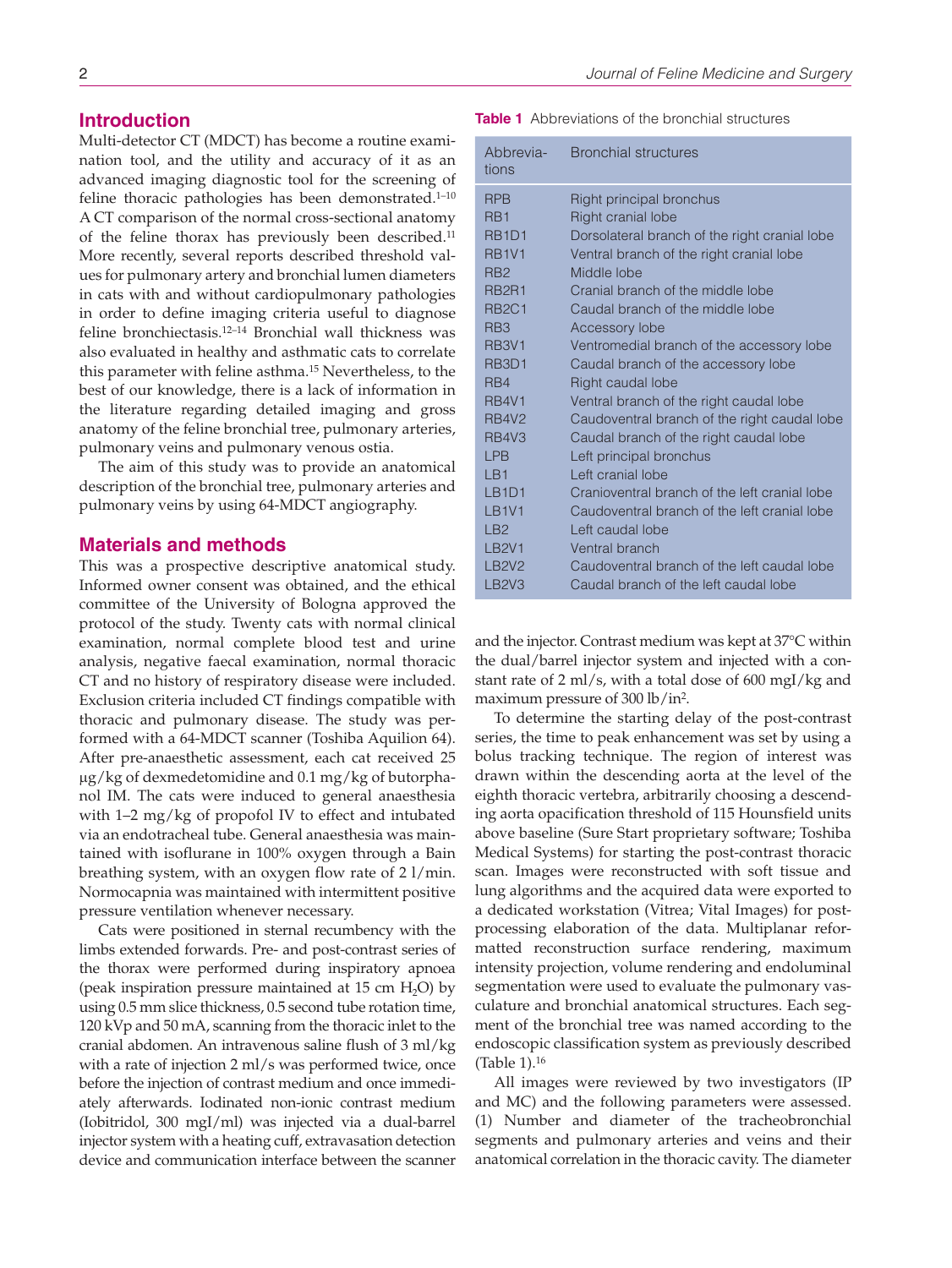

**Figure 1** (a) Monopodial branching pattern and (b) dichotomic branching pattern

of the tracheobronchial tree and vascular segments was calculated by applying calipers from inner to inner edge (referring to the luminal diameter avoiding the parietal wall thickness), with a constant window level of –340 and window width of 1700. Each segment was measured four times in three planes (ie, twice in transverse, once in sagittal and once in coronal planes). The tracheal diameter was measured immediately proximal to the bifurcation and each lobar and segmental bronchial or vascular branch was measured just distal to its origin. The anatomical position of each pulmonary artery and vein was evaluated relative to their corresponding bronchi.

(2) Monopodial or dichotomic patterns of distribution of the bronchial and vascular structures. In the monopodial distribution, the main central bronchial or vascular segment branches off in multiple smaller segments, whereas in the dichotomic distribution the main central segment bifurcates into two branches of equal diameters and from each of these are multiple smaller branches (Figure 1).

(3) Number of the pulmonary vein ostia within the left atrium and classification of the pulmonary venous drainage system just before the opening in the pulmonary vein ostia (ie, separate, short common trunk and long common trunk; as seen in Figure 2). The pulmonary venous drainage system was classified as: (a) separate, when the pulmonary veins drained independently in the left atrium; (b) short common trunk, when two or more pulmonary veins fused by forming a 'short neck' just before opening into the left atrium; or (c) long common trunk, when two or more pulmonary veins fused by forming a 'long neck' just before opening into the left atrium

#### *Statistical analysis*

A Spearman's rho analysis was used to identify statistical correlation between tracheal diameter and age or body weight of our group of cats. Analyses were achieved with commercial software (IBM SPSS Statistics, release 22.0.0.0, 64-bit edition). *P* <0.05 was considered statistically significant.

#### **Results**

Six cats were excluded from the study owing to detection of pulmonary lesions (five cats) and mild spontaneous pneumothorax (one cat). Fourteen domestic shorthair cats (nine males and five females) met the inclusion criteria with a median age of 1.7 years (range 1–6 years) and median body weight of 4.3 kg (range 2.7–6.7 kg).

#### *Number and diameter of bronchovascular segments*

The tracheobronchial tree ramification was consistent in all 14 cats. The trachea bifurcated into the right and left main bronchi. The right main bronchus branched off into the right cranial, middle, accessory and caudal secondary bronchi, and the left main bronchus further divided into the left cranial and caudal secondary bronchi.

The right cranial bronchus (RB1) ran cranioventrally, bifurcating into two main dorsolateral and ventral branches and further into multiple segmental smaller bronchi. The pulmonary arteries and pulmonary veins ran dorsolaterally and ventromedially, respectively, to the corresponding bronchial structures. The pulmonary veins of the right cranial lobe merged before receiving the drainage of the pulmonary vein of the middle lung lobe.

The right middle bronchus (RB2) originated directly from the right main bronchus just caudal to the origin of the RB1, ran caudoventrally close to the cardiac surface and further divided into multiple cranioventral and caudoventral branches. The pulmonary arteries and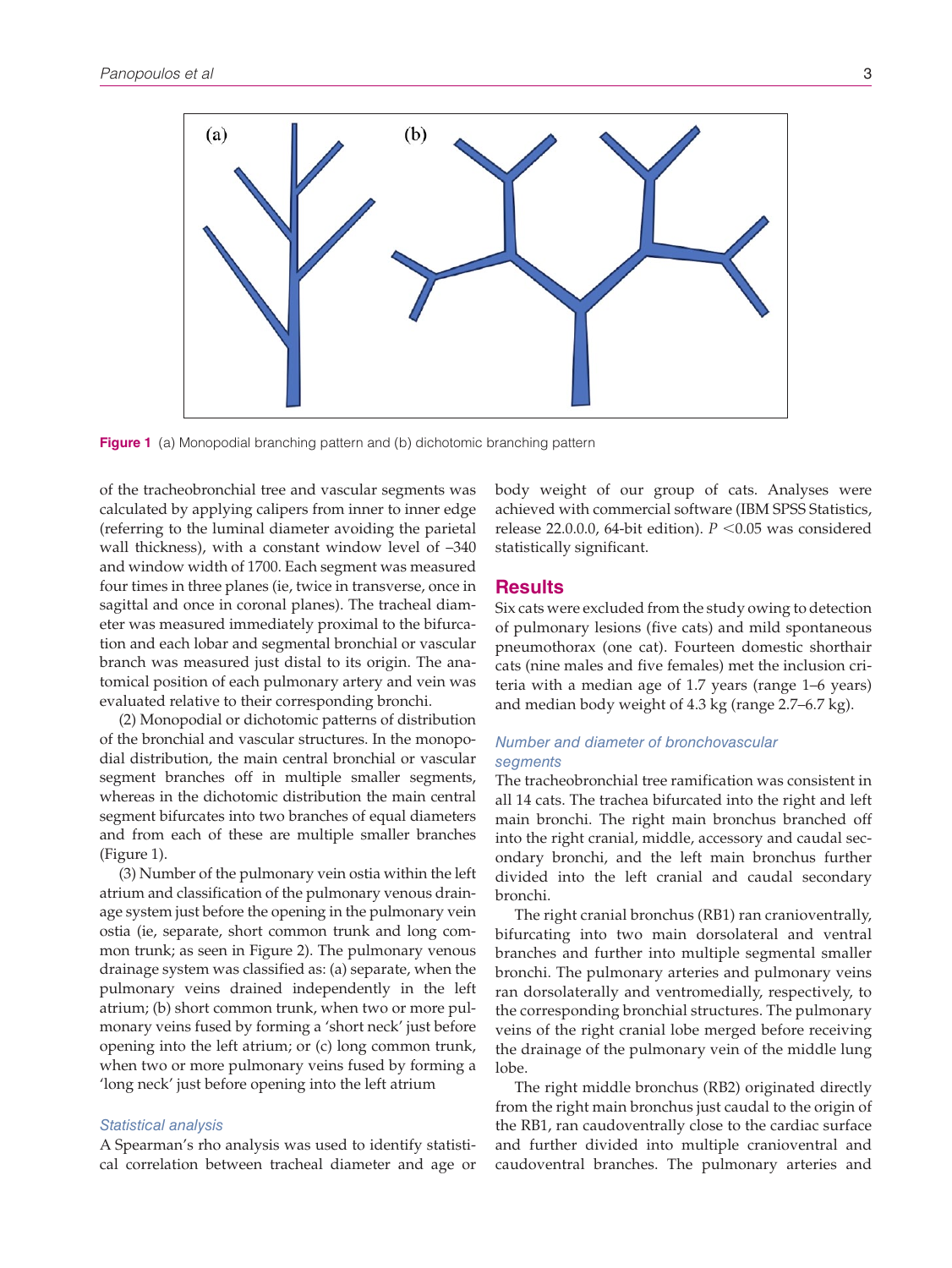

**Figure 2** Classification of the pulmonary venous drainage system as (a) separate, (b) short common trunk and (c) long common trunk. Cr = cranial; Cd = caudal;  $L = left$ ; R = right

veins of the right middle lobe ran laterally and medially, respectively, to the corresponding bronchial branches.

The accessory bronchus (RB3) originated from the medial wall of the right caudal bronchus at the level of its origin, ran caudoventromedially and bifurcated into ventromedial and caudal branches such as its corresponding pulmonary arterial and venous branches. The pulmonary arteries and veins of the accessory lung lobe ran ventrally and dorsally, respectively, to the corresponding bronchial branches. The pulmonary veins of the accessory lobe merged before joining the right caudal pulmonary vein.

The right caudal bronchus (RB4) branched off as a direct continuation of the right main bronchus, just caudal to the origin of the RB3. The RB4 had three main segmental bronchial branches (ventral, caudoventral and caudal) followed by corresponding pulmonary arteries and veins (Figure 3a). In eight (57%) cats (six males, two females), we noted the absence of the caudoventral pulmonary vein; this area was drained by the adjacent ventral and caudal branches of the pulmonary vein of the right caudal lobe (Figure 3b). The pulmonary arteries and pulmonary veins ran dorsolaterally and ventromedially, respectively, to the corresponding bronchial structures.

The left main bronchus branched off immediately after the tracheal bifurcation laterally the left cranial (LB1) and caudally the left caudal (LB2) lobar bronchi.

The LB1 further split into two rami, one running cranioventrally and one caudoventrally, leading to multiple segmental dorsal and ventral branches. The pulmonary arteries and pulmonary veins ran dorsolaterally and ventromedially, respectively, to the corresponding bronchial structures.

The LB2 originated as a direct continuation of the left main bronchus, just caudal to the origin of the LB1. The LB2 branched into three main rami (ventral, caudoventral and caudal). The pulmonary arteries and veins of the LB2 branched off according to the bronchial ramifications. The pulmonary arteries and pulmonary

veins ran dorsolaterally and ventromedially, respectively, to the corresponding bronchial structures.

The mean diameters of the bronchial and vascular structures are summarised (Table 2).

The pulmonary arteries had a larger diameter than the corresponding pulmonary veins and the pulmonary veins had a larger diameter than the corresponding bronchial segments. A higher number of segmental



**Figure 3** (a) The right caudal pulmonary vein had both the ventral (blue arrow) and caudoventral pulmonary vein (yellow arrow. (b) The caudoventral pulmonary vein does not exist; the area was drained by the ventral (blue arrow) and caudal pulmonary vein branches of the right caudal lobe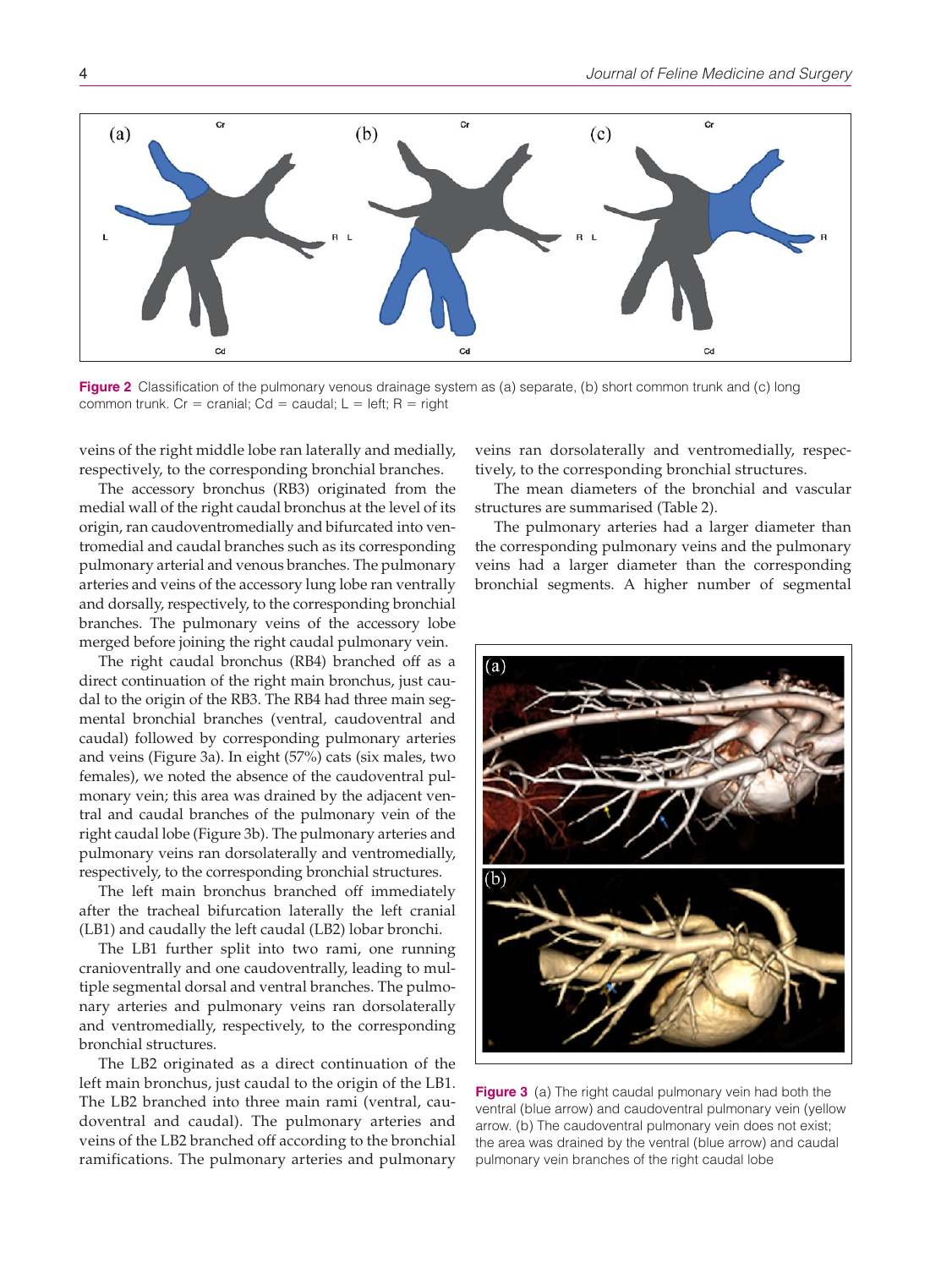| Segments                       | Mean<br>bronchial<br>diameter<br>(mm) | Mean<br>pulmonary<br>arterial<br>diameter<br>(mm) | Mean<br>pulmonary<br>vein diameter<br>(mm) |
|--------------------------------|---------------------------------------|---------------------------------------------------|--------------------------------------------|
| RB <sub>1</sub>                | 3.77                                  | 4.73                                              | 3.93                                       |
| RB <sub>1</sub> D <sub>1</sub> | 1.63                                  | 2.03                                              | 1.96                                       |
| <b>RB1V1</b>                   | 3.15                                  | 3.35                                              | 2.7                                        |
| RB <sub>2</sub>                | 2.21                                  | 2.78                                              | 2.31                                       |
| RB <sub>2R1</sub>              | 1.05                                  | 1.31                                              | 1.03                                       |
| <b>RB2C1</b>                   | 1.54                                  | 2.22                                              | 1.69                                       |
| RB <sub>3</sub>                | 2.12                                  | 2.8                                               | 2.41                                       |
| <b>RB3V1</b>                   | 1.53                                  | 1.93                                              | 1.72                                       |
| RB <sub>3</sub> D <sub>1</sub> | 1.33                                  | 1.87                                              | 1.37                                       |
| RB4                            | 3.9                                   | 4.78                                              | 3.99                                       |
| <b>RB4V1</b>                   | 1.75                                  | 2.51                                              | 2.44                                       |
| <b>RB4V2</b>                   | 1.71                                  | 2.19                                              | 1.49                                       |
| <b>RB4V3</b>                   | 2.82                                  | 3.35                                              | 2.45                                       |
| LB <sub>1</sub>                | 3.21                                  | 5.49                                              | 3.21                                       |
| LB <sub>1</sub> D <sub>1</sub> | 2.24                                  | 3.21                                              | 2.49                                       |
| <b>LB1V1</b>                   | 1.94                                  | 2.86                                              | 2.38                                       |
| LB <sub>2</sub>                | 3.83                                  | 5.02                                              | 4.39                                       |
| <b>LB2V1</b>                   | 1.81                                  | 2.32                                              | 2.25                                       |
| <b>LB2V2</b>                   | 1.76                                  | 2.18                                              | 1.72                                       |
| LB <sub>2V3</sub>              | 3.02                                  | 3.36                                              | 2.38                                       |

**Table 2** Mean diameter of the bronchovascular structures

See Table 1 for a description of the abbreviations

bronchovascular branches was observed in the left cau dal lung lobe than in the remaining lung lobes (Table 3).

## *Monopodial or dichotomic pattern of distribution of the bronchial and vascular structures*

The type of distribution pattern of the bronchial tree is summarised in Table 4. In our study, most of the bron chovascular segments matched a monopodial classification.

More specifically, in all 14 cats of our study, both bronchial and pulmonary vascular structures of the cra nial and caudal and the middle lung lobes had a mono podial branching pattern. In 13 cats both bronchial and pulmonary vascular structures of the accessory lobe had a dichotomic branching pattern, while just one cat had a monopodial branching pattern.

## *Number of pulmonary vein ostia within the left atrium and classification of pulmonary venous drainage system*

The pulmonary veins drained into the left atrium via three ostia (right cranial, left cranial and caudodorsal) in all cats in our study (Figure 4).

The right cranial ostium (RO) received the drainage of the right cranial and middle lung lobes. The right

| RB4-<br>dor                      |           |
|----------------------------------|-----------|
| RB3V1-<br>cd                     |           |
| <b>RB3V1-</b>                    | ូ<br>ប    |
| RB3D1-                           | ye        |
| RB3D1-<br>dor                    |           |
| RB2-<br>cd                       |           |
| RB2-<br>cr                       |           |
| RB1V1-<br>ve                     |           |
| RB1V1-<br>dor                    |           |
| RB <sub>1</sub> D <sub>1</sub> - | ve        |
| RB1D1-<br>dor                    |           |
| LB2-<br>ye                       |           |
| $-B2-$                           | dor       |
| LB1V1                            | <b>cd</b> |
| LB1V1-                           |           |
| LB1D1-                           |           |
| LB1D1                            | dor       |

10.64 9.14 4.29 8.57 13.5 11.36 1 1 9.14 8.07 6.5 7.64 5.57 5.36 3.64 3.57 11.46 9.21

 $\overline{4}$  $\overline{\sigma}$ 

36  $\overline{1}$ 

 $\overline{5}$  $\overline{5}$ 

8.57

29  $\overline{4}$ 

 $9.14$ 

 $64$  $\overline{O}$ 

RB4- ve

 $9.21$ 

11.46

57 ന്

 $64$ က

36 نَ<br>نَ

57 ξÓ.

 $64$  $\overline{N}$ 

ഥ  $\ddot{\circ}$ 

70  $\overline{\circ}$ 

**Table 3** Mean number of segmental pulmonary branches

able 3 Mean number of segmental pulmonary branches

dor = dorsal; ve = ventral;  $\text{cr}$  = cranial;  $\text{cd}$  = caudal; see Table 1 for a description of the remaining abbreviations = dorsal; ve = ventral; cr = cranial; cd = caudal; see Table 1 for a description of the remaining abbreviations  $\frac{1}{2}$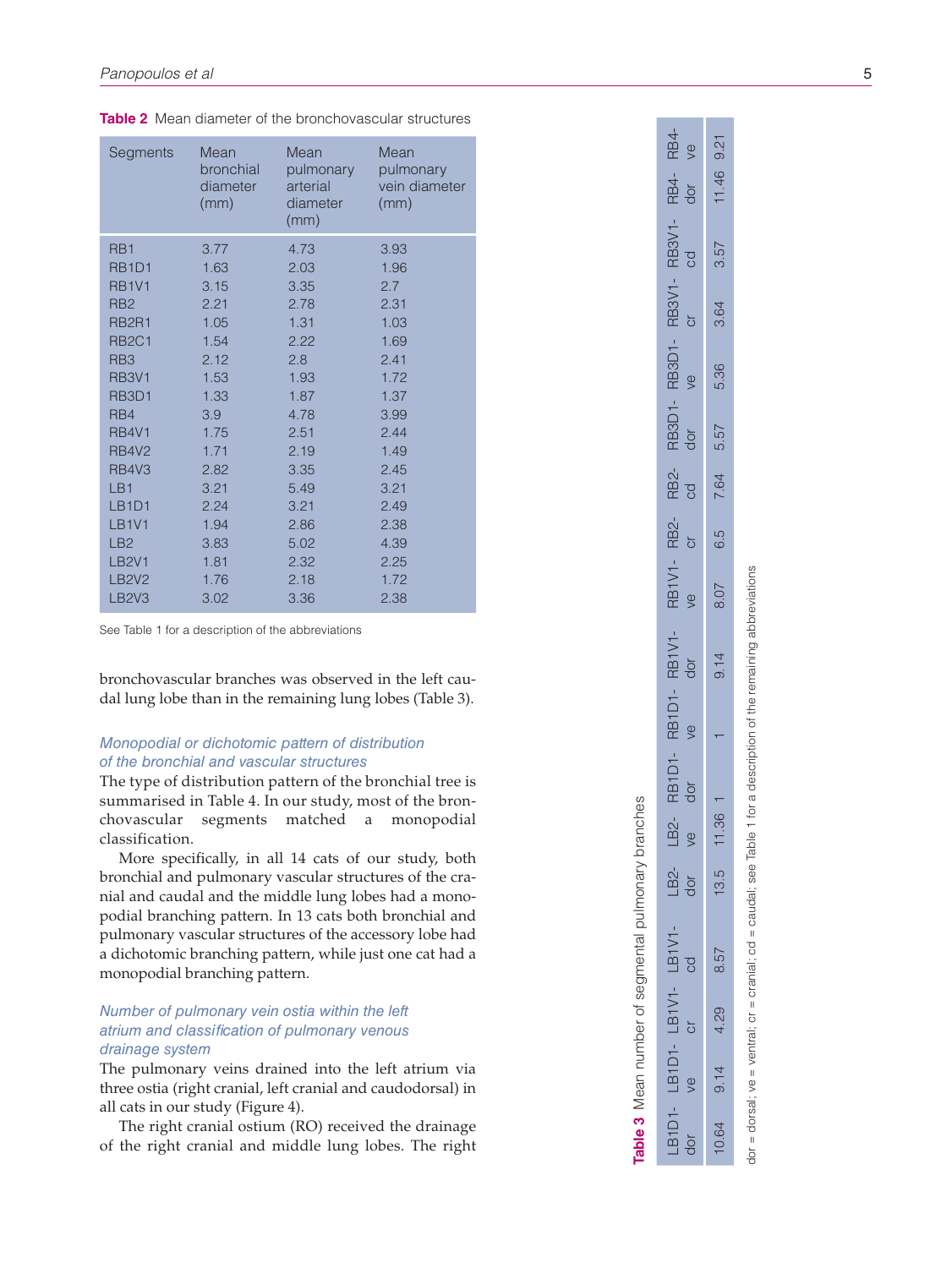| <b>Branching</b><br>pattern | RB <sub>1</sub> | RB <sub>2</sub> | RB <sub>3</sub> | RB4 | LB. | LB2 |
|-----------------------------|-----------------|-----------------|-----------------|-----|-----|-----|
| Monopodial                  | 14              | 14              |                 | 14  | 14  | 14  |
| <b>Dichotomic</b>           |                 |                 | 13              |     |     |     |

**Table 4** Branching patterns of the bronchial and vascular segments

See Table 1 for a description of the abbreviations



**Figure 4** Maximum intensity projection reconstruction of the pulmonary vasculature in coronal plane. Ao  $=$  aorta;  $RPA =$  right pulmonary artery;  $LO =$  left cranial ostium;  $CDO = caudodorsal ostium; RO = right cranial ostium$ 

cranial lobar pulmonary vein merged with the right middle lobar pulmonary vein by forming a long common trunk before opening into the right cranial part of the left atrium (ie, the RO) in all cats (100%) of our study.

The left cranial ostium (LO) hosted the drainage of the lobar pulmonary veins of the cranial and caudal portions of the left cranial lung lobe, which joined together via a long common trunk before opening into the left cranial part of the left atrium (ie, LO). The long common trunk type of venous drainage between the left cranial lobar veins was noted in 13 cats (93%), whereas in one cat (7%) the lobar pulmonary veins of the cranial and caudal portion of the left cranial lung lobe opened up separately and into the left atrium via the LO and an intermediate adjacent ostium, respectively (Figure 5).

The caudodorsal ostium (CDO) received the drainage of both the caudal and accessory lobar pulmonary veins. In all cats (100%) the right caudal lobar pulmonary vein received the accessory lobar pulmonary vein and fused with the left caudal lobar pulmonary vein by forming a short common venous trunk that opened into the caudodorsal part of the left atrium (ie, CDO).

There was no statistical correlation between the tracheal diameter, age and body weight of our group of cats.

## **Discussion**

We successfully depicted feline bronchovascular structures by using a 64-MDCT in 14 cats. In all cats, the trachea bifurcated into right and left main bronchi, consistent with the current literature and similar to canine anatomy.16–20 No statistical correlation was observed between tracheal diameter, age and body weight; we deemed this logical owing to the fact that our population included adult cats (>1 year old) in which complete physical growth and maturation was expected.

As described in earlier feline literature, we noted that the pulmonary arteries had a larger diameter than the corresponding bronchi.12,13,15 However, in normal dogs the bronchi tend to have a larger diameter than the adjacent pulmonary arteries, with a bronchial lumen to pulmonary artery ratio range of 0.8–2.0.<sup>21,22</sup> Based on previous literature, a peak inspiration pressure of 15 cm H<sub>2</sub>O was chosen in order to avoid motion artefacts during image acquisition.7,8,12–14,23,24 Pulmonary arteries predominantly ran dorsolaterally to the corresponding bronchus, whereas pulmonary veins ran ventromedially to the corresponding bronchus. An exception was seen in the accessory lung lobe, where the pulmonary arteries ran ventrally and the pulmonary veins ran dorsally to their corresponding bronchus.

To the best of our knowledge, no imaging studies have previously correlated the diameter of the feline pulmonary arteries with the corresponding pulmonary veins. Of all the cats in our study we consistently noted that the pulmonary veins had a smaller diameter than the corresponding arteries; this finding is in agreement with available medical literature.<sup>25,26</sup> The pulmonary vein to pulmonary artery ratio has been recently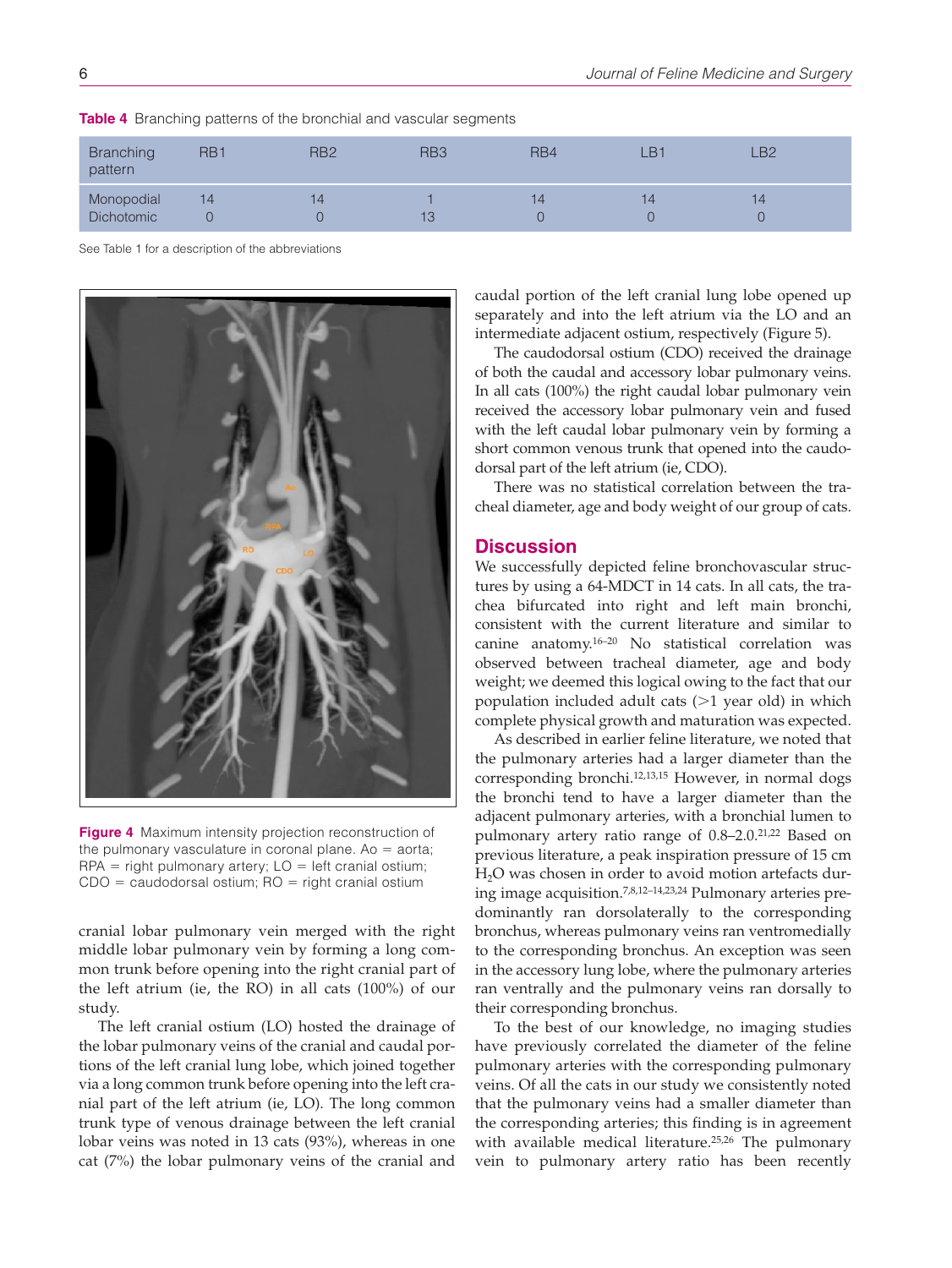

**Figure 5** Two different aspects of the left cranial ostium: (a) the cranioventral branch of the pulmonary vein of the left cranial lobe (LB1D1) and the caudoventral branch of the pulmonary vein of the left cranial lobe (LB1V1) anastomose before draining the left atrium; (b) the LB1D1 and the LB1V1 drain into the left atrium separately.  $1 = LBD1$ ;  $2 = LBU1$ ;  $3 = \text{left}$ caudal lobe pulmonary vein;  $4 =$  accessory lobe pulmonary vein;  $5 =$  right caudal pulmonary vein; RPA = right pulmonary artery

proposed in dogs as an echocardiographic index to identify early left-sided congestive heart failure.<sup>27,28</sup> Further studies correlating the diameter of pulmonary veins and arteries in cats affected by left-sided congestive heart failure are needed in order to understand if such an index could also be a useful diagnostic tool in the feline population.

According to the literature, the monopodial lobar bronchovascular branching pattern is predominant in dogs, while the human bronchial tree is consistent with a dichotomic classification.29–31 No monopodial or dichotomic classification has been proposed for the feline population. Based on our results, the feline bronchial and pulmonary vascular structures demonstrated a predominant lobar monopodial architecture with the exception of the accessory lobe, which demonstrated a prevalent dichotomic branching pattern. The dichotomic or monopodial bronchial branching patterns may influence the distribution of gas.<sup>29,30</sup> In dogs, it is believed that, owing to the monopodial branching pattern, there is a preferential distribution of ventilation to peripheral regions of the lung, which is more pronounced during higher inspiratory flow rates.30 Further studies are needed to investigate the possible correlation between the predominant feline monopodial bronchial branching pattern and preferential peripheral lung ventilation.

Pulmonary variations of the venous system are well studied in humans as pulmonary veins are an important source of ectopic atrial electrical activity, frequently initiating paroxysms of atrial fibrillation.32 In humans, four pulmonary vein ostia are usually present with variable distribution, and variations in pulmonary vein drainage systems have been correlated with arrhythmia or, in one case, high altitude pulmonary oedema.33–35 In our study the left-sided venous drainage system is more variable than the right one; this differs from humans, in which there is more variability in the right-sided venous drainage system.36 Canine anatomical variations of the pulmonary and cardiac venous system are poorly reported.37,38 The porcine and equine models of the pulmonary venous system are documented to be similar to humans and they present neuron cell bodies at the venoatrial junction and alongside the myocardial sleeve. These neuron cell bodies could play an important role in the induction of atrial fibrillation, a fact that has not been documented in the feline population until now. In horses, a larger ostium usually demonstrates a longer myocardial sleeve. Further studies measuring the volume of the feline ostium in correlation with the length of the pulmonary venous trunk/myocardial sleeve are needed to identify possible similar findings in the feline population.39,40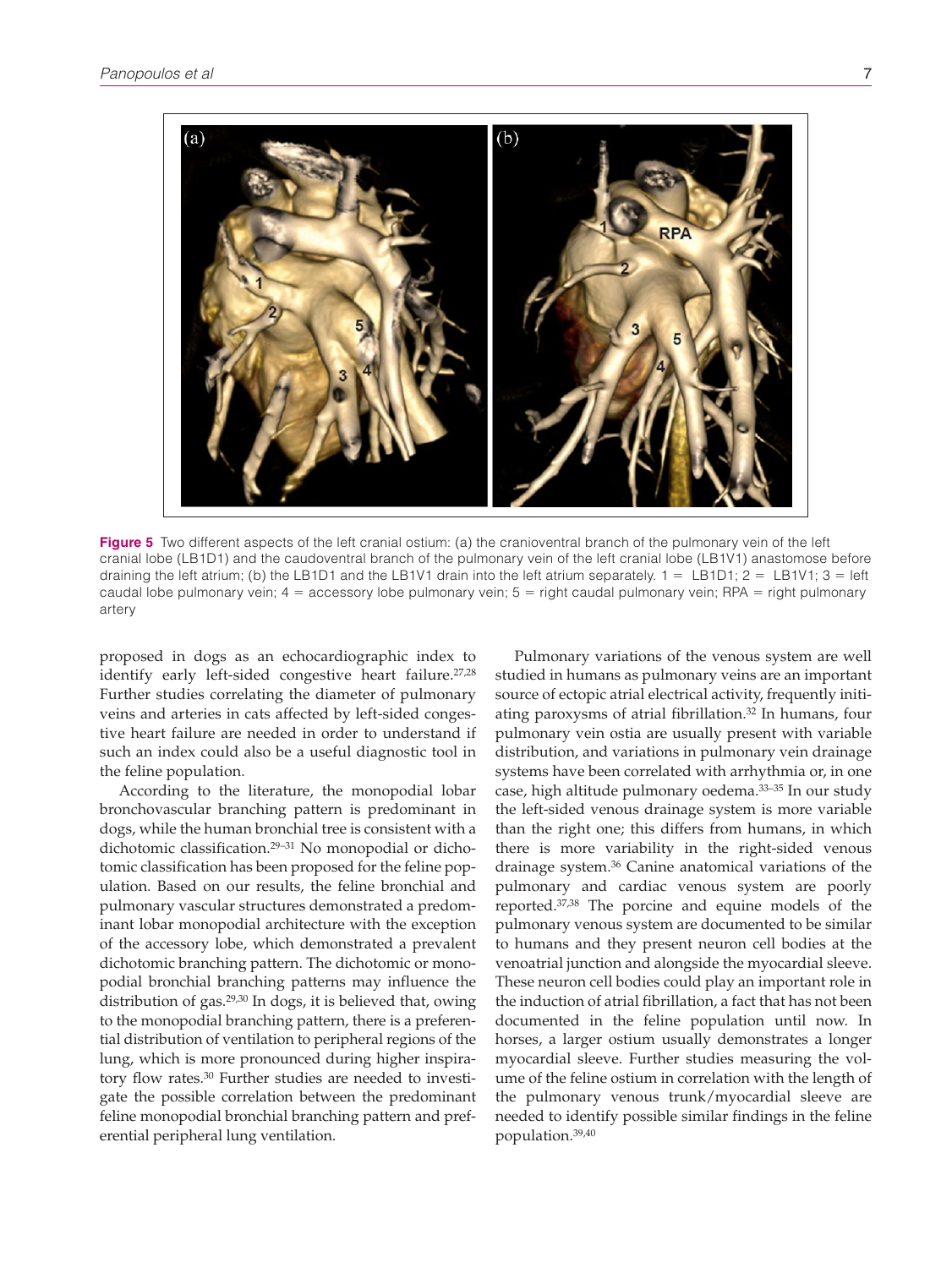To our knowledge, this is the first report that attempted to classify the pulmonary venous drainage and corresponding pulmonary vein ostia in cats. The long common trunk venous drainage was the predominant type of pulmonary vein anastomosis seen in our case series before emptying within the left and right cranial pulmonary vein ostia; a vascular variation was detected in only one cat in which an additional intermediate ostium was detected between the left cranial and the caudodorsal ostia. The short common trunk venous drainage was the only type of pulmonary vein anastomosis of the caudodorsal pulmonary vein ostium.

Feline cardiogenic pulmonary oedema is well documented and shows extreme variability in its radiographic distribution compared with canine species; to date, there is no clear explanation of the variable presentation of the feline cardiogenic pulmonary oedema.<sup>41-43</sup> Further studies are needed to identify possible correlation between pulmonary venous drainage variation in the left atrium and manifestation of feline cardiovascular imbalances.

The limited number of cats and the absence of gross anatomy were the two main limitations of our study. A third limitation was the absence of a complete cardiological and echocardiographic examination, not allowing us to exclude any underlying subclinical cardiac disease. Another limitation was the absence of a comparison study using different peak inspiration pressures or spontaneous respiration during the acquisition of the images, aimed at evaluating the effect on the diameter of the bronchovascular structures. To date, no data have been reported in the feline literature correlating the influence of the anaesthetic protocol and the pressure used during the positive inspiration apnoea with the dimensions of the feline bronchial and vascular structures. Considering that the bronchial structures in our study had smaller diameters than vascular structures, we hypothesise that performing a positive ventilation anaesthetic protocol with lower peak pressure, simulating normal respiratory conditions, could lead to a smaller bronchial diameter.

### **Conclusions**

Thoracic CT angiography in cats under positive ventilation showed that pulmonary arteries had larger diameters than the pulmonary veins, while the pulmonary veins had larger diameters than the corresponding bronchi. The feline bronchovascular branching pattern is predominantly monopodial. There was no statistical correlation between the tracheal diameter, age and body weight of our group of cats. In all cats in the study the pulmonary veins fused by forming three pulmonary vein ostia and formed a long common trunk in the left and right cranial pulmonary vein ostia, and a short common trunk in the caudodorsal pulmonary vein ostium.

**Conflict of interest** The authors declared no potential conflicts of interest with respect to the research, authorship, and/or publication of this article.

**Funding** The authors received no financial support for the research, authorship, and/or publication of this article.

**ORCID iD** Ioannis Panopoulos **iD** [https://orcid.org/0000-](https://orcid.org/0000-0001-8496-2159) [0001-8496-2159](https://orcid.org/0000-0001-8496-2159)

#### **References**

- 1 Byrne P, Berman JS, Allan GS, et al. **CT findings in two cats with broncholithiasis**. *JFMS Open Rep* 2016; 15. DOI: 10.1177/2055116916676176.
- 2 Lacava G, Zini E, Marchesotti F, et al. **Computed tomography, radiology and echocardiography in cats naturally infected with** *Aelurostrongylus abstrusus*. *J Feline Med Surg* 2017; 19: 446–453.
- 3 Major A, Holmes A, Warren-smith C, et al. **Computed tomographic findings in cats with mycobacterial infection**. *J Feline Med Surg* 2016; 18: 510–517.
- 4 Aarsvold S, Reetz JK, Reichle JK, et al. **Computed tomographic findings in 57 cats with primary pulmonary neoplasia**. *Vet Radiol Ultrasound* 2015; 56: 272–277.
- 5 Dillon AR, Tillson DM, Wooldridge A, et al. **Effect of precardiac and adult stages of** *Dirofilaria* **immitis in pulmonary disease of cats: CBC, bronchial lavage cytology, serology, radiographs, CT images, bronchial reactivity and histopathology**. *Vet Parasitol* 2014; 206: 24–37.
- 6 Trzil JE, Masseau I, Webb TL, et al. **Long-term evaluation of mesenchymal stem cell therapy in a feline model of chronic allergic asthma**. *Clin Exp Allergy* 2014; 44: 1546–1557.
- 7 Dennler M, Bass DA, Gutierrez-Crespo B, et al. **Thoracic computed tomography, angiographic computed tomography and pathology findings in six cats experimentally infected with** *Aelurostrongylus abstrusus*. *Vet Radiol Ultrasound* 2013; 54: 459–469.
- 8 Dillon AR, Tillson DM, Hathcock J, et al. **Lung histopathology, radiography, high-resolution computed tomography, and bronchio-alveolar lavage cytology are altered by** *Toxocara cati* **infection in cats and is independent of development of adult intestinal parasites**. *Vet Parasitol* 2013; 193: 413–426.
- 9 Henninger W. **Use of computed tomography in the diseased feline thorax**. *J Small Anim Pract* 2003; 44: 56–64.
- 10 Hahn H, Specchi S, Masseau I, et al. **The computed tomographic "tree-in-bud" pattern: characterization and comparison with radiographic and clinical findings in 36 cats**. *Vet Radiol Ultrasound* 2017; 59: 32–42.
- 11 Samii VF, Biller DS and Koblik P. **Normal cross-sectional anatomy of the feline thorax and abdomen: comparison of computed tomography and cadaver anatomy**. *Vet Radiol Ultrasound* 1998; 39: 504–511.
- 12 Reid LE, Dillon AR, Hathcock JT, et al. **High-resolution computed tomography bronchial lumen to pulmonary artery diameter ratio in anesthetized ventilated cats with normal lungs**. *Vet Radiol Ultrasound* 2012; 53: 34–37.